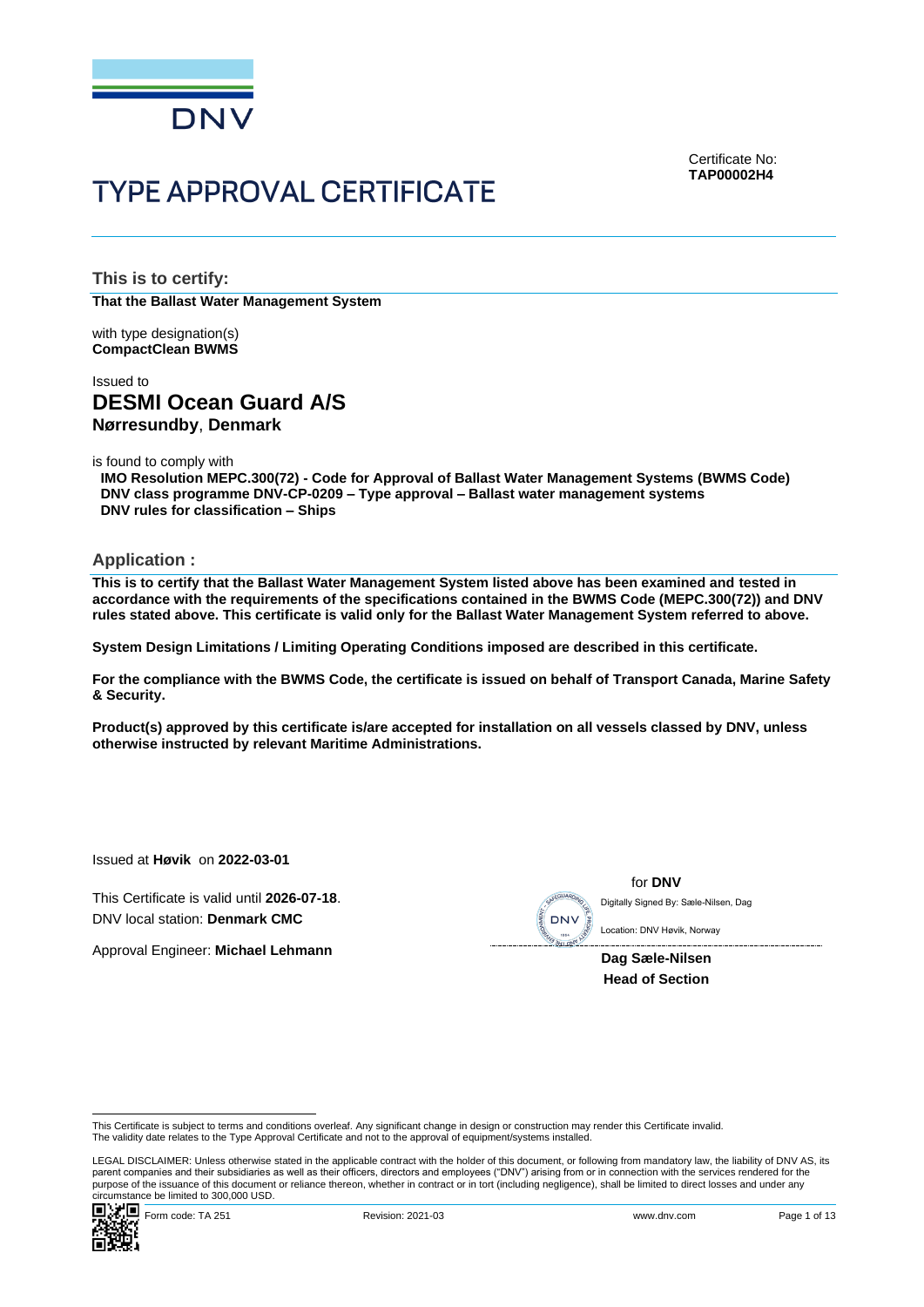

## **Name of ballast water management system (BWMS)**

CompactClean BWMS

## **Ballast water management system manufactured by**

DESMI Ocean Guard A/S

## **Place of production**

9400 Nørresundby Suzhou, 215121 Denmark **Denmark** Jiangsu Province

DESMI Pumping Technology A/S DESMI Pumping Technology (Suzhou) Co., Ltd. Tagholm 1 108 Houdai Street, Suzhou Industrial Park P.R. China

## **Type and model designations**

The CompactClean BWMS has the model designation VxxxxxFyyyy**N**S00 for models suitable for non-hazardous areas and VxxxxxFyyyy**E**S00 for models suitable for installation in hazardous areas, where

Vxxxxx is the applicable UV unit model (refer to page 4 of this certificate);

Fyyyy is the applicable Filtrex filter model or Byyyy is the applicable BOLLFILTER filter model (refer to page 4 of this certificate);

S is the skid mounted delivery type, L is the loose component delivery type, D is the deckhouse delivery type and M is the low version of the skid mounted delivery type;

00 is the standard type while B0 or BC is used for BWMS installations with a booster pump and 0C or BC is used for a custom made type (in terms of selected pipe materials).

The CompactClean BWMS is available in two versions:

- 1) CompactClean (CC): The BWMS can only be operated in US mode.
- 2) CompactClean OptIMO (OptIMO): The BWMS may be operated either in IMO or US mode.

## **Equipment / Assembly drawings**

The CompactClean BWMS shall be installed in accordance with the documents listed below.

| <b>Type</b>                                        | <b>Title</b>                                                                             | Drawing No. | <b>Revision</b>    |                |
|----------------------------------------------------|------------------------------------------------------------------------------------------|-------------|--------------------|----------------|
| Operation, maintenance and<br>safety manual (OMSM) | CompactClean DESMI Ocean Guard<br><b>BWMS Operation Maintenance and Safety</b><br>Manual | 161335      | F                  |                |
| Piping and instrumentation<br>diagrams (P&ID)      | Generic P&ID                                                                             | 470300      | A                  |                |
| List of electrical/electronic                      | <b>Component Overview</b>                                                                | Non-EX      | 162240             | B              |
| components                                         |                                                                                          | EX          | 161576             | B              |
| General arrangement (GA)                           |                                                                                          | Non-EX      | VxxxxxFyyyyNS00(1) | A              |
| drawings                                           | Arrangement drawing<br>EX                                                                |             | VxxxxxFyyyyES00(1) | A              |
| Electrical diagrams                                |                                                                                          | Non-EX      | 470540             | C <sub>2</sub> |
|                                                    | Cable plan<br>EX                                                                         |             | 470541             | C <sup>1</sup> |

(1) Refer to the above description of the CompactClean BWMS model designation and the tables on page 4 for the UV unit models and filter models.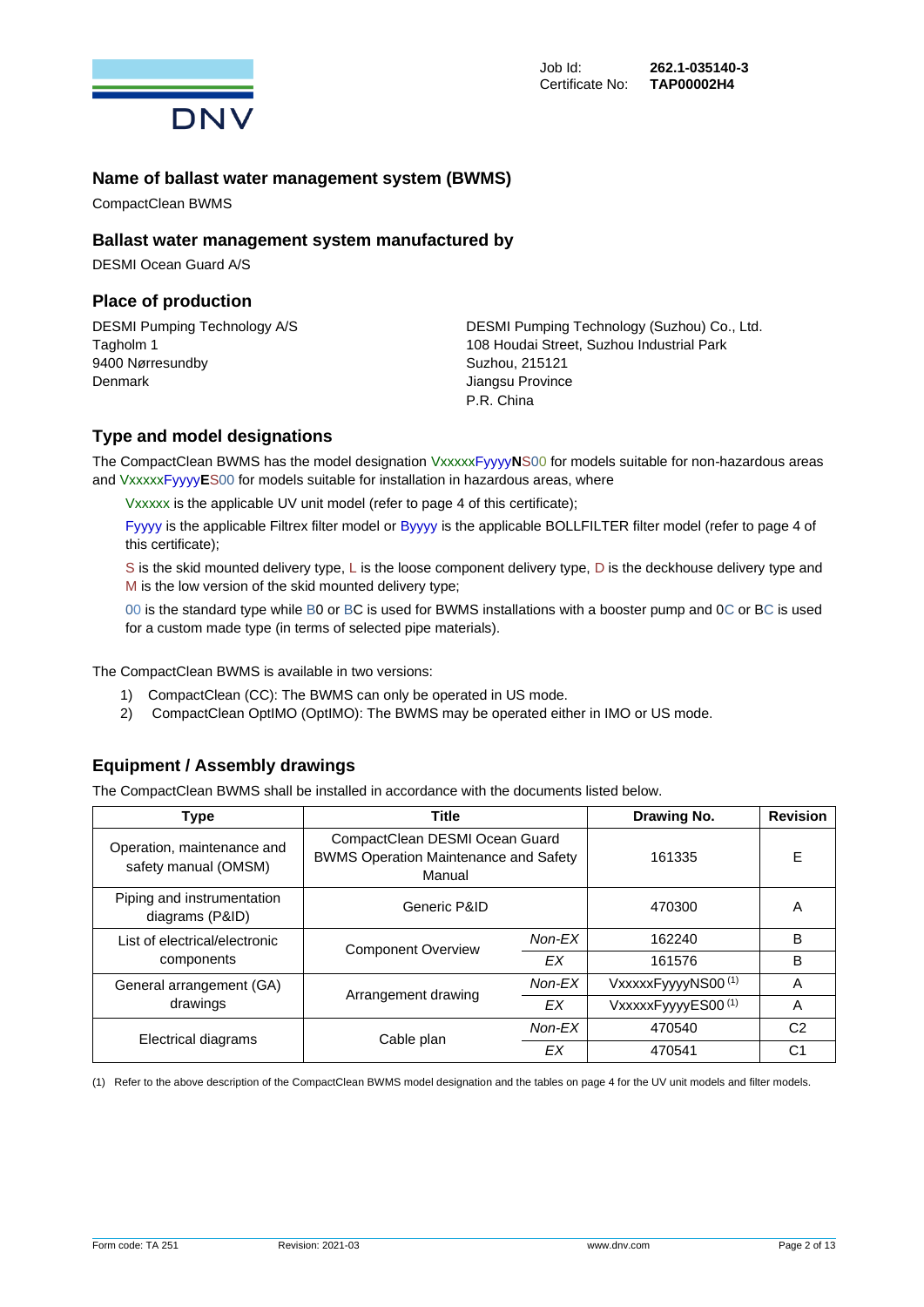

## **Other equipment manufactured by**

The CompactClean BWMS applies either filters of the ACB series (20 μm woven mesh) manufactured by Filtrex or filters of the aquaBoll BWT BB series (25 μm woven mesh) manufactured by Boll & Kirch Filterbau (BOLLFILTER).

## **Treatment Rated Capacity**

35 – 2500 m<sup>3</sup>/h

## **Product description**

Treatment sequence:

- Ballast water uptake: Filtration followed by UV treatment
- Ballast water discharge: UV treatment

## **System design limitations / Water quality parameters**

#### **Temperature & salinity**

Neither temperature nor salinity of the ballast water is a limiting condition for the CompactClean BWMS.

## **System design limitations / Operational parameters**

#### **Holding time**

The CompactClean BWMS, when operated in the IMO or US mode, has demonstrated performance to the discharge standard with a minimum holding time between uptake and discharge of 24 hours in land-based testing in each of the three salinity ranges. UV treatment is instant and does not require any hold time in a ballast tank to render organisms non-viable. Therefore, holding time is not found to be a limiting condition for the BWMS.

#### **UV dose**

The CompactClean BWMS monitors UV intensity (UVI) and automatically dims the UV lamp power (maximum dimming is 20% of maximum rated lamp power) when UVI exceeds a defined UVI limit in order to maintain a constant UVI at that limit.

At lower UVT levels, the CompactClean BWMS automatically adjusts the flow rate with the flow control valve W1-RM2. Optionally, the ballast water flow rate may also by controlled through an additional variable frequency drive installed on the ballast water pump.

The CompactClean BWMS has two compliance modes: IMO mode and US mode. The UVI limits for dimming of the UV lamp power, the UVI limits for operating at TRC of the UV unit and the lowest UVI for which the BWMS is type approved are stated below for these two compliance modes. The same UVI limits apply to all UV unit models.

The CompactClean OptIMO BWMS may be operated in either the IMO mode or the US mode.

|                 | UVI limit for dimming of the | UVI limit for operating at | Lowest UVI limit for which  |  |
|-----------------|------------------------------|----------------------------|-----------------------------|--|
|                 | UV lamp power                | TRC of UV unit (1)         | BWMS is type approved (2)   |  |
| Compliance mode | $\lceil W/m^2 \rceil$        | $\lceil W/m^2 \rceil$      | $\lceil$ W/m <sup>2</sup> l |  |
| IMO mode        | 900                          | 800                        | 170                         |  |
| US mode         | 1000                         | 880                        | 227                         |  |

(1) As per the CFD analyses provided, this UVI limit corresponds to an UVT of 62% (IMO mode) or 65% (US mode).

(2) The lowest UVT at which land-based tests confirmed treatment in compliance with the discharge standard was 35% (IMO mode) or 40% (US mode).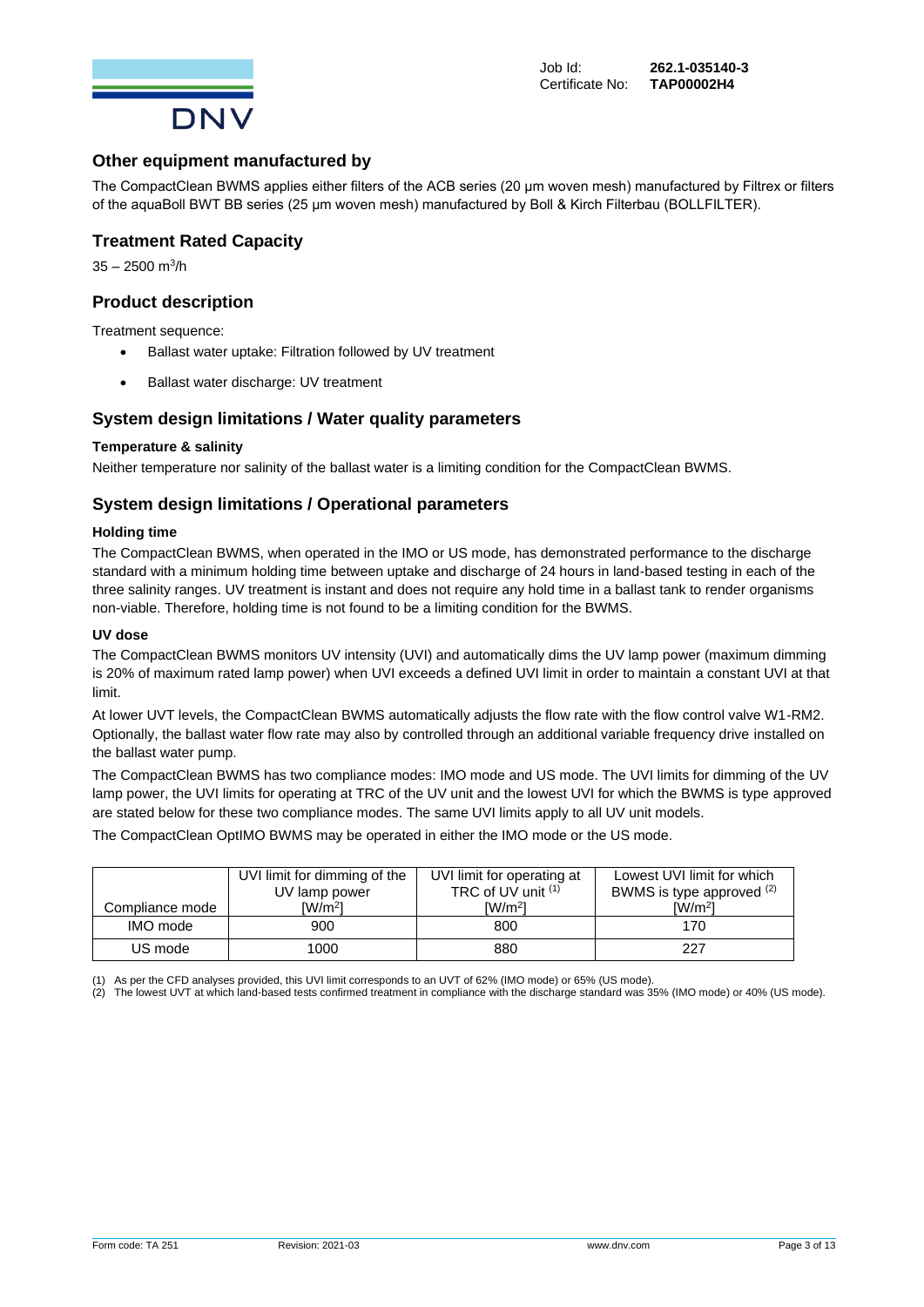

#### **Treatment Rated Capacity**

For ballast water uptake, the Treatment Rated Capacity (TRC) of a specific CompactClean BWMS model is limited by the maximum flow rate of either the selected UV unit model or the selected filter model, whichever is lower. The TRC for ballast water discharge is limited by the maximum flow rate of the selected UV unit model.

The treatment flow rate is monitored by a flowmeter at the BWMS inlet (before filter).

The maximum flow rate of the different UV unit models, Filtrex ACB filter models and BOLLFILTER aquaBoll BWT BB filter models are stated below.

|                    | Maximum flow rate $[m^3/h]$ |         |  |  |  |  |
|--------------------|-----------------------------|---------|--|--|--|--|
| UV unit model      | <b>IMO</b> mode             | US mode |  |  |  |  |
| V10024             | 60                          | 40      |  |  |  |  |
| V <sub>15044</sub> | 135                         | 85      |  |  |  |  |
| V15064             | 240                         | 160     |  |  |  |  |
| V20066             | 370                         | 250     |  |  |  |  |
| V20086             | 510                         | 340     |  |  |  |  |
| V25126             | 750                         | 500     |  |  |  |  |
| V30186             | 1 200                       | 870     |  |  |  |  |
| V35246             | 1650                        | 1 1 8 0 |  |  |  |  |
| V40366             | 2 500                       | 1740    |  |  |  |  |

| Filter            | <b>Filtrex</b> | Maximum<br>flow rate  |
|-------------------|----------------|-----------------------|
| model             | filter model   | $\lceil m^3/h \rceil$ |
| F0035             | ACB-903-65     | 35                    |
| F0055             | ACB-904-80     | 55                    |
| F0087             | ACB-906-100    | 87                    |
| F0135             | ACB-910-150    | 135                   |
| F0190             | ACB-915-150    | 190                   |
| F0255             | ACB-935-200    | 255                   |
| F0340             | ACB-945-200    | 340                   |
| F0515             | ACB-955-250    | 515                   |
| F0770             | ACB-985-300    | 770                   |
| F <sub>1040</sub> | ACB-999-350    | 1040                  |
| F1500             | ACB-9100-400   | 1500                  |
| F2100             | ACB-9120-500   | 2100                  |
| F3000             | ACB-9200-600   | 3000                  |

|               |                | <b>Maximum</b>               |                   |                                 | <b>Maximum</b>               |
|---------------|----------------|------------------------------|-------------------|---------------------------------|------------------------------|
| <b>Filter</b> | <b>Filtrex</b> | flow rate                    | <b>Filter</b>     | <b>BOLLFILTER</b>               | flow rate                    |
| model         | filter model   | $\left[\frac{m^3}{h}\right]$ | model             | filter model                    | $\left[\frac{m^3}{h}\right]$ |
| F0035         | ACB-903-65     | 35                           | B0050             | aquaBoll BWT BB 240x230 DN80    | 50                           |
| F0055         | ACB-904-80     | 55                           | B0100             | aquaBoll BWT BB 330x300 DN100   | 100                          |
| F0087         | ACB-906-100    | 87                           | B0170             | aquaBoll BWT BB 400x410 DN150   | 170                          |
| F0135         | ACB-910-150    | 135                          | B0340             | aquaBoll BWT BB 430X730 DN200   | 340                          |
| F0190         | ACB-915-150    | 190                          | B0515             | aquaBoll BWT BB 540x840 DN250   | 515                          |
| F0255         | ACB-935-200    | 255                          | B0770             | aquaBoll BWT BB 580x1150 DN300  | 770                          |
| F0340         | ACB-945-200    | 340                          | B1040             | aquaBoll BWT BB 700x1250 DN350  | 1040                         |
| F0515         | ACB-955-250    | 515                          | B <sub>1500</sub> | aquaBoll BWT BB 800X1535 DN400  | 1500                         |
| F0770         | ACB-985-300    | 770                          | <b>B2000</b>      | aquaBoll BWT BB 1000x1535 DN500 | 2000                         |
| F1040         | ACB-999-350    | 1040                         | B <sub>2500</sub> | aquaBoll BWT BB 1200x1535 DN600 | 2500                         |
| F1500         | ACB-9100-400   | 1500                         | B3000             | aquaBoll BWT BB 1400x1535 DN600 | 3000                         |

#### **Pressure**

The minimum and maximum system operating pressure and the differential pressure triggering backflushing are listed below.

| <b>Minimum pressure</b><br>at filter inlet | Maximum<br>operating pressure | <b>Filter differential</b><br>pressure triggering<br>backflushing | <b>Maximum filter</b><br>differential pressure |  |
|--------------------------------------------|-------------------------------|-------------------------------------------------------------------|------------------------------------------------|--|
| 1.3 <sub>bar</sub><br>(2 bar recommended)  | 10 bar                        | $0.3b$ ar                                                         | 1.1 <sub>bar</sub>                             |  |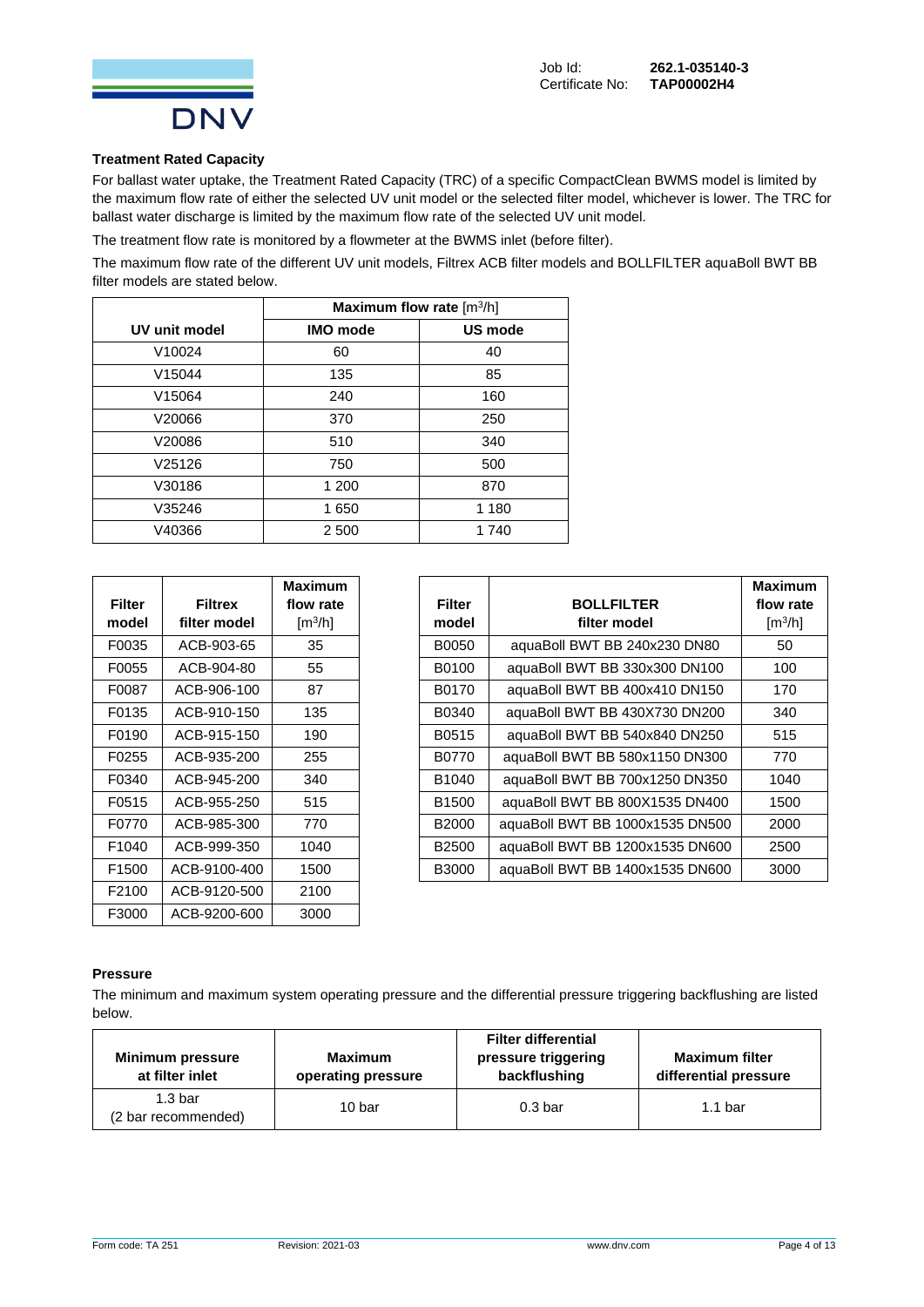

## **Control and monitoring equipment**

#### **Software version**

The CompactClean BWMS is type approved with the system control software version 1.XX.YYYY. In the software version the "1" represents the final version number of the software. The final version of the software is the approved major version. The final version is incremented by one in case of any change to the control and operating philosophy of the CompactClean BWMS. The "YYYY" represents the build version and is incremented by one for minor changes such as bugfixes. When build versions are approved, the release version is incremented by one.

Any changes to the software are to be recorded as long as the system is in use on board. Records of any software changes resulting in a revision of the final version number or any changes to the hardware are to be forwarded to DNV for evaluation. Testing of the application functions of the revised software may be required.

#### **Safety measures**

The CompactClean BWMS is type approved with the following instruments for monitoring the safe operation of the BWMS and for activating, as necessary, an automatic shutdown of the BWMS:

- Pressure transmitters W1-H1-BP1 and W1-H1-BP2
- UV unit temperature sensor W1-V1-BT1
- Flowmeter W1-BF1
- UV unit level switch W1-BL1

For installation on vessels classed by DNV, the UV unit temperature sensor W1-V1-BT1 shall be arranged with safety function independent of the BWMS control.

#### **Electrical and electronic components**

The CompactClean BWMS is type approved with the electrical and electronic components indicated on the P&ID and specified on the list of electrical/electronic components. Except for the components listed below, alternate models to the ones specified on the list of electrical/electronic components may be used provided that information regarding the selected components is part of the documentation related to the specific installation, by providing either a reference to a valid type approval certificate or technical documentation demonstrating that the selected component was subject to environmental testing as per IACS UR E10 (rev. 7 or as amended).

For the following electrical and electronic components, only the models specified below shall be used:

| Tag No.          | <b>Component name</b> | <b>Manufacturer</b>       | Model(s)        |
|------------------|-----------------------|---------------------------|-----------------|
| UC <sub>01</sub> | Main panel            | <b>DESMI Ocean Guard</b>  |                 |
| UC03             | External control box  | <b>DESMI Ocean Guard</b>  | -               |
| <b>W1-V1-EA</b>  | UV lamps              | <b>DESMI Ocean Guard</b>  | 4 kW. 6 kW      |
| W1-V1-BR1        | UV sensor             | IL Metronic Sensortechnik | <b>SUV 20.2</b> |

## **Hazardous area / Ex-proof**

The EX models of the CompactClean BWMS, with the exception of the main panel and the variable frequency drive, have been found to be in compliance with DNV rules for classification of ships Pt.4 Ch.8 Sec.11 and are suitable for use in hazardous area Zone 1. The main panel and variable frequency drive must be located in non-hazardous areas.

The applicable IECEx classifications are IECEx EX II 2G Ex IIB T4 Gb, IECEx EX II 2G Ex IIC T4 Gb and IECEx EX II 2G Ex IIB + H2 T4 Gb.

Installations in a hazardous area are to be approved in each case according to the rules and Ex-certification / special condition for safe use listed in a valid Ex-certificate issued by a notified/recognized Certification Body. Ex-certification is not covered by this certificate.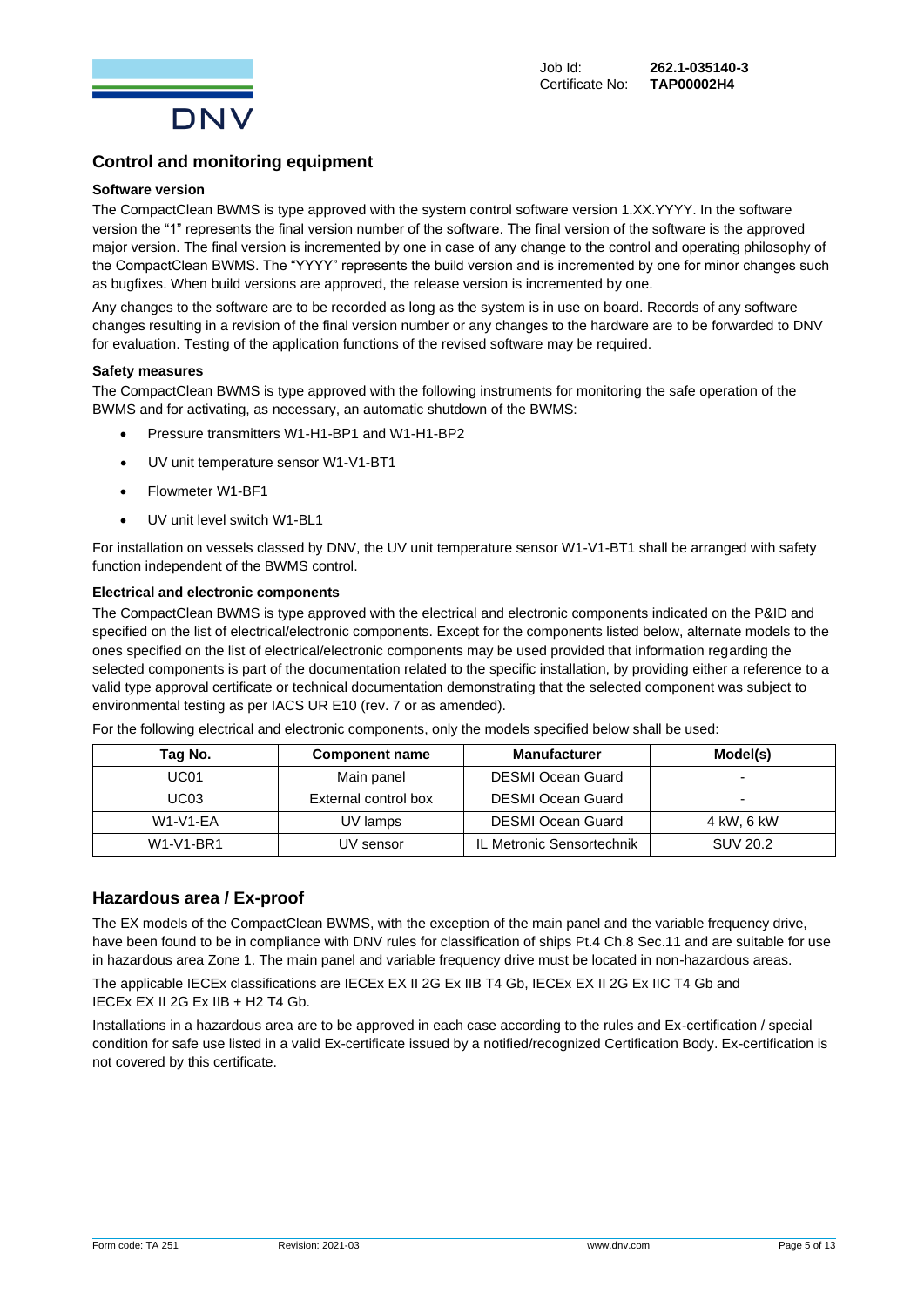

## **Documents approval**

The following documentation is to be submitted for approval for each BWMS installation:

- Piping and Instrumentation Diagram (P&ID) of the ballast system including the treatment system installation
- QC SAT Test Report for CompactClean
- Interface description towards ship's existing systems including alarms for failure

## **Type approval documentation**

#### **Test plan and reports:**

- DHI: Biological efficacy performance evaluation of CompactClean Ballast Water Management System in landbased test - Land-based test report (Project No. 11821290,Final report version 2, 2018-09-20)
- DHI: Biological efficacy performance evaluation of CompactClean Ballast Water Management System in shipboard test – Shipboard test report (Project No. 11821290, Final report version 2, 2018-09-21)
- DHI: Biological efficacy performance evaluation of CompactClean Ballast Water Management System in landbased test - Land-based test report (Project No. 11824997,Final report, 2020-12-07)
- DHI: Biological efficacy performance evaluation of CompactClean Ballast Water Management System in landbased test (Project No. 11825920, Final report, 2021-07-02)
- DHI: Biological efficacy performance evaluation of CompactClean Ballast Water Management System in landbased test - Additional test cycles with Bollfilter (Project No. 11825920, Final report, 2021-10-08)
- FORCE Technology: Test report Marine type testing of DESMI CompactClean BWMS (Report No. 117-36341-1, revision 1)
- FORCE Technology: Test report Supplementary tests of CompactClean BWMS (Report No. 121-28825-1, initial revision)

#### **System documentation:**

- DESMI Ocean Guard: CompactClean BWMS Operation Maintenance and Safety Manual (Document ID 161335, rev E)
- DESMI Ocean Guard: Design Study Filtrex Filter vs. Boll Filter (V.A. 16.07.2021)
- DESMI Ocean Guard: Hold Time Limitation of CompactClean BWMS (Version 1)
- DESMI Ocean Guard: QC SAT Test Report for CompactClean (QC SAT LCD NEX, rev A)
- DESMI Ocean Guard: QC SAT Test Report for CompactClean (QC SAT LCD IEX, rev A)
- DESMI Ocean Guard: Instruction Control of circuit diagrams, control programs and set parameters for BWMS controls (Document ID 158338, version 7)
- DESMI Ocean Guard: FMEA Two layers of safety to protect the system against overheating due to UV-lamp operating without control system
- R & R Consult: Scaling of CompactClean UV disinfection unit (Desmi-180530- USCG report)
- R & R Consult: CompactClean IMO-scaling (DESMI-210609-CompactClean IMO-scaling)
- R & R Consult: CompactClean USCG rescaling (DESMI-210609-CompactClean USCG-rescaling)
- DNV: Evaluation test report Equivalence of the aquaBoll BWT, BWT RB and 6.18.3 filter designs (Report No.: 262.1-034941-J-3, Rev. 0)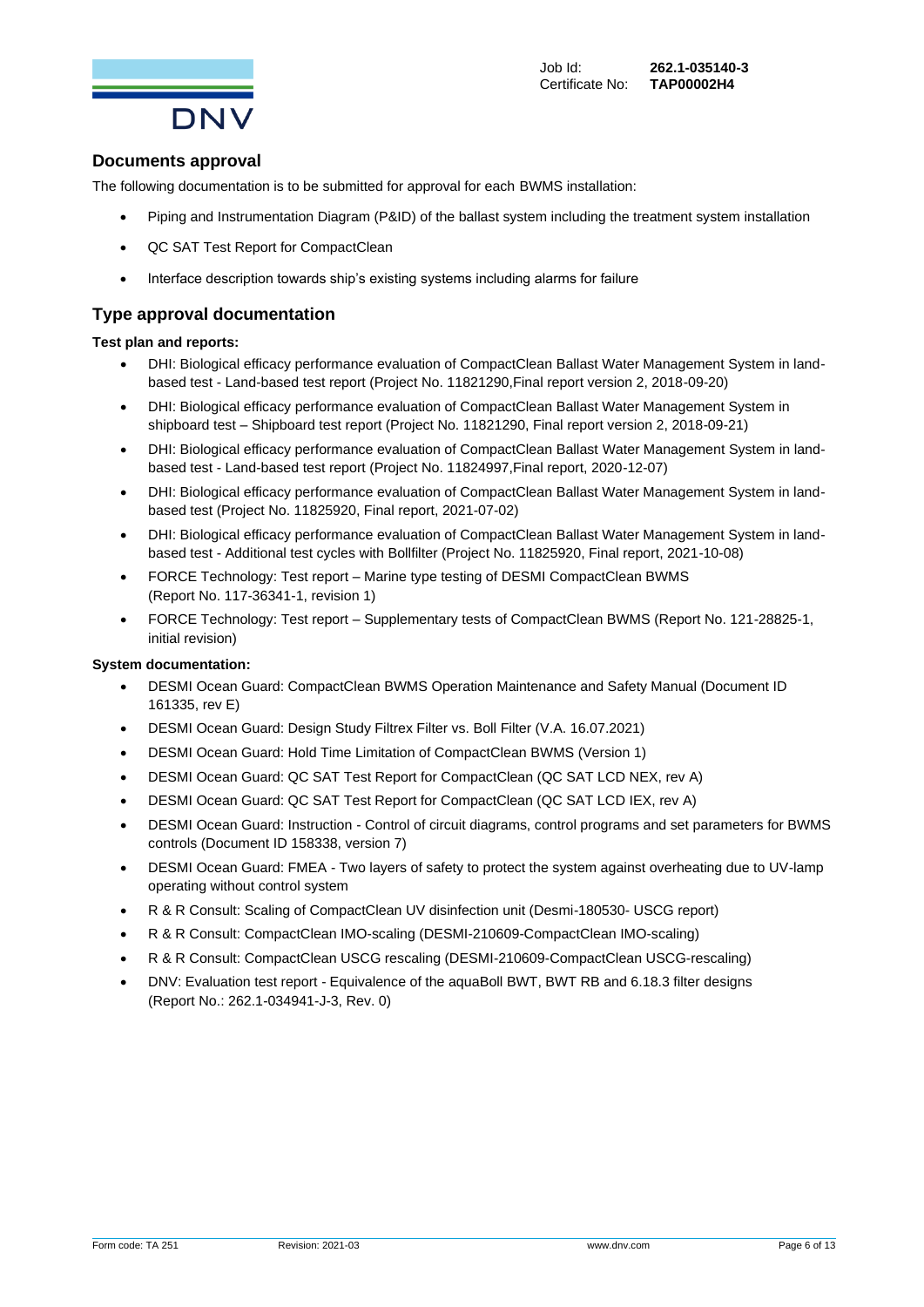

## **Tests carried out**

- Land-based testing from September 2017 to April 2018 with a CompactClean BWMS with a TRC of 340 m<sup>3</sup>/h operated in US mode and equipped with a UV unit V20086 and a Filtrex ACB-945-200 filter
- Shipboard testing from November 2017 to June 2018 with a CompactClean BWMS with a TRC of 1000  $m^3/h$ operated in US mode and equipped with a UV unit V35246 and a Filtrex ACB-999-350 filer
- Additional land-based testing from July to September 2020 with a CompactClean BWMS with a TRC of 340 m<sup>3</sup>/h operated in US mode and equipped with a UV unit V20086 and a BOLLFILTER aquaBoll BWT DN200 filter
- Additional land-based testing from February to June 2021 with a CompactClean BWMS with a TRC of 510  $m^3/h$ operated in IMO mode and equipped with a UV unit V20086 and a Filtrex ACB-955-250 filter
- Additional land-based testing from July to August 2021 with a CompactClean BWMS with a TRC of 510  $m^3/h$ operated in IMO mode and equipped with a UV unit V20086 and a BOLLFILTER aquaBoll BWT BB DN250 filter
- Environmental testing in accordance with DNV class guidelines for Environmental test specification for electrical, electronic and programmable equipment and systems (DNVGL-CG-0339, December 2019) and IACS UR E10 (rev. 8)

## **Marking of product**

For traceability of this type approval, each treatment system is to be marked with:

- Manufacturer's name or trademark
- Type designation
- Serial number

#### **Periodical assessment**

For retention of the Type Approval, DNV Surveyor shall perform periodical assessments to verify that the conditions of the TA are not altered since the certificate was issued.

The scope of periodical assessment includes:

- Review of the TA documentation and verification that the documentation is still used as basis for the production;
- Review of possible changes in design, material and performance of the product:
- Verification of the company's production and quality systems ensuring continued consistent production of the type approved products to the required quality;
- Verification that the product marking for identification and traceability to the TA Certificate is not altered.

## **Copy of type approval certificate**

A copy of this type approval certificate should always be carried on board a vessel fitted with this ballast water management system. An annex containing the summary reports of the test results of land-based and shipboard tests should be available for inspection on board the vessel.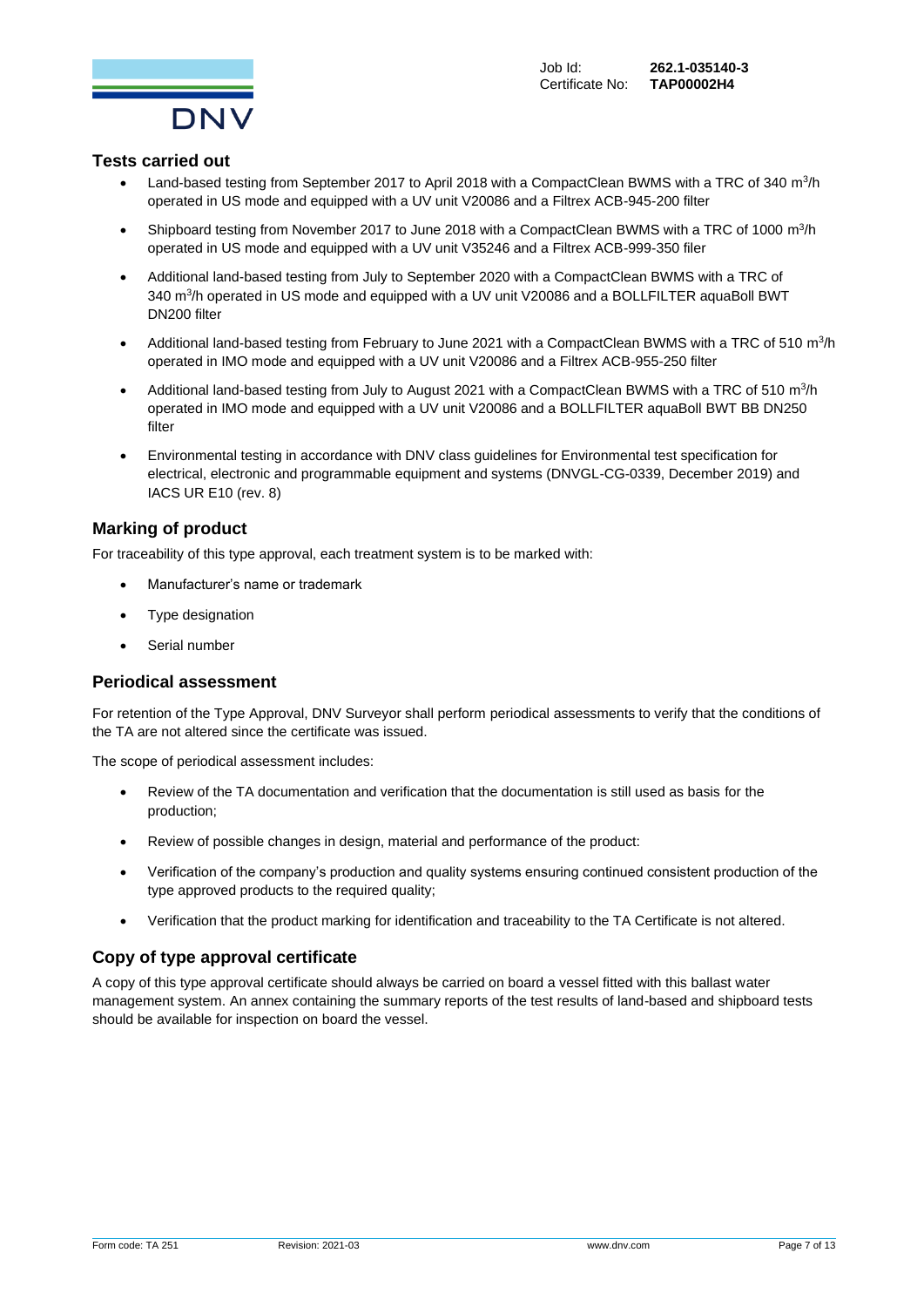

## **Revision history of this certificate**

| <b>Revision No.</b> | Date of Issuance | <b>Description</b>                                                                                                                                                                                                                                                                                                                                                                                                                                                                                                                                                                                                                                                                                                                                                                                                                                                                                                                                                                                                                                                                                                                                                                                                                          |
|---------------------|------------------|---------------------------------------------------------------------------------------------------------------------------------------------------------------------------------------------------------------------------------------------------------------------------------------------------------------------------------------------------------------------------------------------------------------------------------------------------------------------------------------------------------------------------------------------------------------------------------------------------------------------------------------------------------------------------------------------------------------------------------------------------------------------------------------------------------------------------------------------------------------------------------------------------------------------------------------------------------------------------------------------------------------------------------------------------------------------------------------------------------------------------------------------------------------------------------------------------------------------------------------------|
|                     | 2022-03-01       | The CompactClean BWMS was initially type approved in accordance with<br>the IMO BWMS Code (Resolution MEPC.300(72)) on 2018-09-21 by Lloyd's<br>Register EMEA (Certificate No. CPN1700108) on behalf of the Danish<br>Environmental Protection Agency (DEPA) and Danish Maritime Authority<br>(DMA). The Danish authorities informed IMO of this type approval in<br>document MEPC 74/INF.32.<br>The BWMS was later upgraded to introduce a new IMO mode of operation<br>with an alternate UV dose control curve. Moreover, three new scaled UV<br>unit models were added and filters of the aguaBoll BWT BB filter series<br>manufactured by BOLLFILTER were added as an alternative to the filters of<br>the ABC filter series manufactured by Filtrex. The upgraded BWMS was on<br>2021-07-19 type approved by DNV (Certificate No. TAP00002DR) on behalf<br>of the Danish authorities. The Danish authorities informed IMO of this type<br>approval in document MEPC 77/INF.12. The type approval was<br>subsequently amended on 2021-10-13 and 2022-02-08.<br>This initial type approval on behalf of Transport Canada, Marine Safety &<br>Security, is based on the DNV type approval certificate No. TAP00002DR<br>(Revision No. 2). |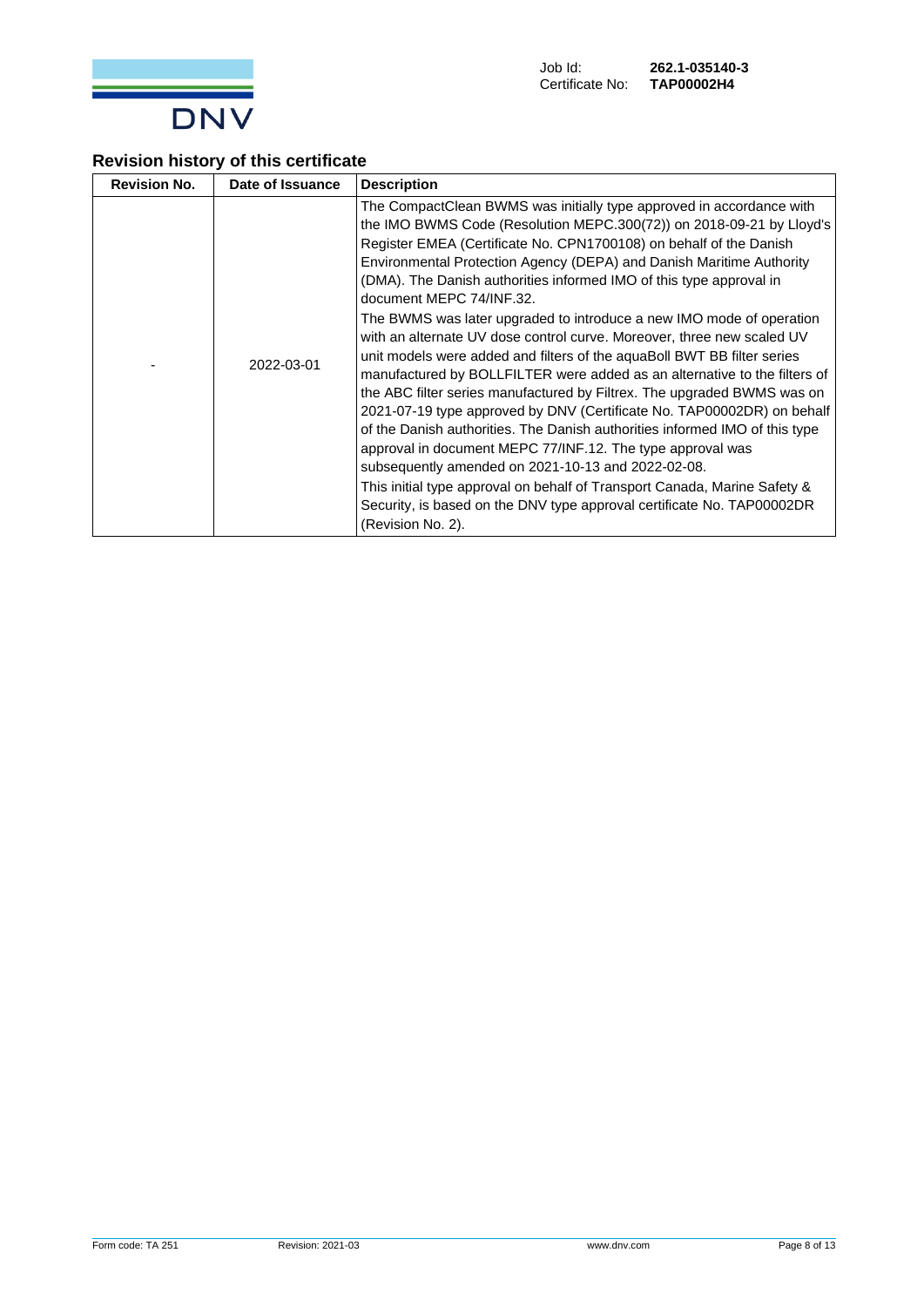

## **ANNEX: SUMMARY OF TESTING**

## **Land-based testing**

**Table 1 Test water conditions and operational parameters in land-based testing at the DHI Maritime Technology Evaluation Facility in Hundested, Denmark, from September 2017 to April 2018 with a CompactClean BWMS with a TRC of 340 m<sup>3</sup> /h operated in US mode and equipped with a UV unit V20086 and a Filtrex ACB-945-200 filter**

|            | Water                     |                 |        |                |            |            | <b>Holding</b> |               | Average UVI at Average flow rate |
|------------|---------------------------|-----------------|--------|----------------|------------|------------|----------------|---------------|----------------------------------|
|            | temperature               | <b>Salinity</b> | UV-T   | <b>DOC</b>     | <b>POC</b> | <b>TSS</b> | time           | ballasting    | before filtration                |
| Test cycle | $\lceil{^{\circ}C}\rceil$ | [PSU]           | $[\%]$ | [mg/L]         | [mg/L]     | [mg/L]     | [days]         | $[W/m^2]$     | $\left[\frac{m^3}{h}\right]$     |
| $F-3$      | 13                        | 0.37            | 54     | 6.7            | 5.4        | 59         | 5              | $552 \pm 6$   | 193                              |
| $F-4$      | 13                        | 0.37            | 54     | 6.7            | 5.4        | 59         | 5              | $549 \pm 5$   | 192                              |
| $F-5$      | 8.9                       | 0.36            | 47     | 11             | 6.2        | 59         | 1              | $318 \pm 3$   | 99                               |
| $F-6$      | 9                         | 0.36            | 47     | 11             | 6.2        | 59         | 1              | $317 \pm 2$   | 98                               |
| $F-7$      | 6.9                       | 0.36            | 45     | 11             | 5.9        | 51         | 5              | $280 \pm 3$   | 82                               |
| $B-1$      | 15                        | 18              | 42     | 18             | 9.4        | 60         | 1              | $245 \pm 3$   | 104                              |
| $B-2$      | 12 <sup>2</sup>           | 19              | 56     | 13             | 7.2        | 58         | 5              | $498 \pm 2$   | 174                              |
| $B-3$      | 12 <sup>2</sup>           | 19              | 56     | 13             | 7.2        | 58         | 5              | $498 \pm 2$   | 174                              |
| $B-4$      | 4.9                       | 19              | 65     | 7.6            | 7.1        | 54         | 1              | $876 \pm 5$   | 330                              |
| $B-5$      | 5                         | 19              | 65     | 7.6            | 7.1        | 54         | 1              | $877 \pm 19$  | 328                              |
| $M-1$      | 6.3                       | 29              | 68     | 7.3            | 6.2        | 61         | 1              | $926 \pm 13$  | 332                              |
| $M-2$      | 6.3                       | 29              | 68     | 7.3            | 6.2        | 61         | 1              | $922 \pm 21$  | 332                              |
| $M-3$      | 1.2                       | 28              | 62     | 7.6            | 10         | 81         | 5              | $889 \pm 16$  | 329                              |
| M-4        | 1.3                       | 28              | 62     | 7.6            | 10         | 81         | 5              | $888 \pm 21$  | 329                              |
| M-5        | 2.5                       | 28              | 71     | $\overline{7}$ | 8          | 58         | 6              | $1025 \pm 12$ | 332                              |

**Table 2 Average numbers of live organisms in inlet and treated discharge water during land-based testing from September 2017 to April 2018. Live organisms ≥10 and <50 µm were quantified by microscopy counting after staining with CMFDA/FDA. All counts of pathogenic bacteria (***E. coli***, Enterococci and** *Vibrio cholerae***) in treated water were below the ballast water discharge standard.**

|                   | Organism densities in influent water |                                | Organism densities in discharge water |                                        |                |                                        |
|-------------------|--------------------------------------|--------------------------------|---------------------------------------|----------------------------------------|----------------|----------------------------------------|
|                   | <b>Organisms</b><br>$\geq 50$ µm     | <b>Organisms</b><br>≥10-<50 µm |                                       | Organisms ≥50 µm<br>[organisms/m $3$ ] |                | Organisms ≥10-<50 µm<br>[organisms/mL] |
| <b>Test cycle</b> | [organisms/ $m^3$ ]                  | [organisms/mL]                 | <b>Treated</b>                        | <b>Control</b>                         | <b>Treated</b> | Control                                |
| $F-3$             | 502 350                              | 1 1 0 8                        | 0                                     | 258 169 (1)                            | 0.83           | 1 159 $(1)$                            |
| $F-4$             | 523742                               | 1 1 7 9                        | $\mathbf 0$                           |                                        | 1.3            |                                        |
| $F-5$             | 468 556                              | 3 4 5 6                        | 4.6                                   | 208 074 (1)                            | $\overline{7}$ | $2014^{(1)}$                           |
| $F-6$             | 311 073                              | 3 0 9 1                        | 0.57                                  |                                        | 8              |                                        |
| $F-7$             | 346 614                              | 2936                           | $\Omega$                              | 177 753                                | 5.0            | 1850                                   |
| $B-1$             | 244 114                              | 1 3 7 3                        | 1.0                                   | 96 060                                 | 9.3            | 890                                    |
| $B-2$             | 188 653                              | 1 0 9 4                        | $\Omega$                              | 62 781 (1)                             | 3.5            | $1941^{(1)}$                           |
| $B-3$             | 232 694                              | 1 1 8 3                        | 0.33                                  |                                        | 4.8            |                                        |
| $B-4$             | 251 153                              | 1424                           | $\Omega$                              | 50 519 (1)                             | 6.5            | 790 (1)                                |
| $B-5$             | 191 233                              | 1 0 7 3                        | $\Omega$                              |                                        | 5.0            |                                        |
| $M-1$             | 174 522                              | 2 100                          | 4.0                                   | 60 671 (1)                             | 6.0            | $1466^{(1)}$                           |
| $M-2$             | 158 542                              | 1807                           | $\Omega$                              |                                        | 4.7            |                                        |
| $M-3$             | 229 531                              | 6839                           | 0                                     | 135 936 (1)                            | 0.17           | $771^{(1)}$                            |
| M-4               | 221 678                              | 7750                           | $\mathbf 0$                           |                                        | 0.83           |                                        |
| $M-5$             | 286 653                              | 3976                           | $\mathbf 0$                           | 68 507                                 | 0              | 741                                    |

(1) Two test cycles were performed on the same day using the same control water tank.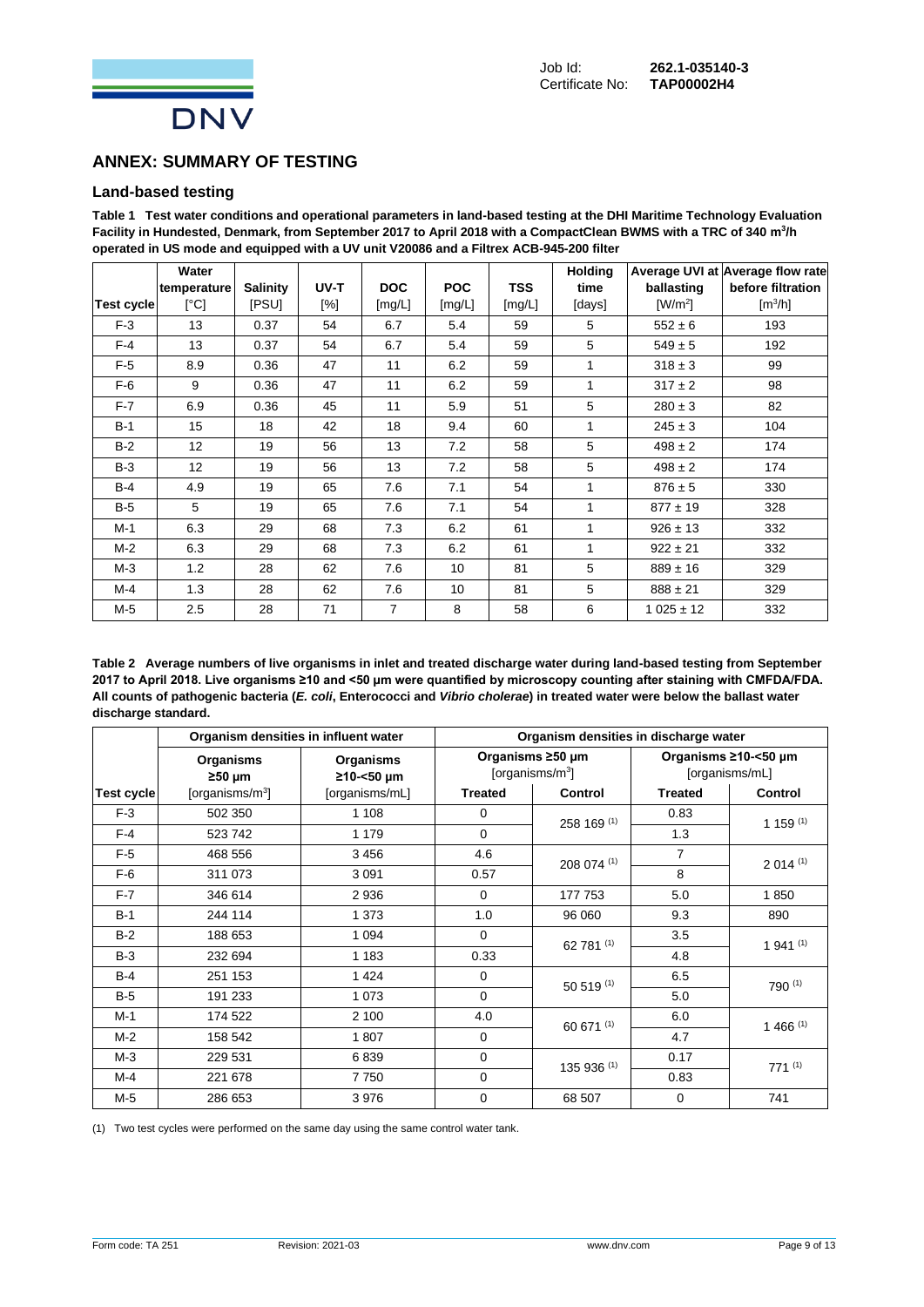

**Table 3 Test water conditions and operational parameters in additional land-based testing at the DHI Maritime Technology Evaluation Facility in Hundested, Denmark, from July to September 2020 with a CompactClean BWMS with a TRC of 340 m<sup>3</sup> /h operated in US mode and equipped with a UV unit V20086 and a BOLLFILTER aquaBoll BWT DN200 filter**

|                   | Water<br>temperature | Salinity     | UV-T | <b>DOC</b> | <b>POC</b> | <b>TSS</b> | <b>Holding</b><br>time | ballasting   | Average UVI at Average flow rate<br>before filtration |
|-------------------|----------------------|--------------|------|------------|------------|------------|------------------------|--------------|-------------------------------------------------------|
| <b>Test cycle</b> | [°C]                 | <b>IPSUI</b> | [%]  | [mg/L]     | [mg/L]     | [mg/L]     | [days]                 | $[W/m^2]$    | [m <sup>3</sup> /h]                                   |
| $F-2$             | 21                   | 0.42         | 49   | 8.6        | 9.5        | 64         |                        | $417 \pm 2$  | 141                                                   |
| $F-3$             | 18                   | 0.37         | 50   | 8.6        | 7.3        | 62         |                        | $435 \pm 2$  | 151                                                   |
| $F-5$             | 16                   | 0.42         | 41   | 13         | 6.1        | 60         | 1                      | $244 \pm 1$  | 71                                                    |
| $B-1$             | 17                   | 18           | 43   | 18         | 10         | 67         |                        | $231 \pm 5$  | 69                                                    |
| $B-2$             | 19                   | 18           | 60   | 11         | 8.5        | 67         |                        | $582 \pm 5$  | 212                                                   |
| $B-3$             | 19                   | 18           | 60   | 11         | 8.5        | 67         |                        | $582 \pm 4$  | 211                                                   |
| $M-1$             | 18                   | 28           | 62   | 10         | 7.9        | 63         | 1                      | $649 \pm 11$ | 235                                                   |
| $M-2$             | 19                   | 28           | 76   | 7.2        | 6.0        | 37         | 1                      | $1061 \pm 7$ | 332                                                   |
| $M-3$             | 19                   | 28           | 76   | 7.2        | 6.0        | 37         |                        | $1037 \pm 9$ | 335                                                   |

**Table 4 Average numbers of live organisms in inlet and treated discharge water during additional land-based testing from July to September 2020. Live organisms ≥10 and <50 µm were quantified by microscopy counting after staining with CMFDA/FDA. All counts of pathogenic bacteria (***E. coli***, Enterococci and** *Vibrio cholerae***) in treated water were below the ballast water discharge standard.**

|                   | Organism densities in influent water |                         | Organism densities in discharge water |                                         |                                        |                |  |  |
|-------------------|--------------------------------------|-------------------------|---------------------------------------|-----------------------------------------|----------------------------------------|----------------|--|--|
|                   | <b>Organisms</b><br>$≥50 \mu m$      | Organisms<br>≥10-<50 µm |                                       | Organisms ≥50 µm<br>[organisms/ $m^3$ ] | Organisms ≥10-<50 µm<br>[organisms/mL] |                |  |  |
| <b>Test cycle</b> | [organisms/m $3$ ]                   | [organisms/mL]          | Treated                               | <b>Control</b>                          | <b>Treated</b>                         | <b>Control</b> |  |  |
| $F-2$             | 384 167                              | 1 2 2 2                 | $\Omega$                              | 166 194                                 | 0.83                                   | 867            |  |  |
| $F-3$             | 539 911                              | 1 7 7 8                 | 0.52                                  | 224 049                                 | 3.8                                    | 1 3 7 6        |  |  |
| $F-5$             | 199 944                              | 1589                    | $\Omega$                              | 92 333                                  | 2.3                                    | 1614           |  |  |
| $B-1$             | 347 194                              | 1 2 2 1                 | 1.7                                   | 218 283                                 | 0.33                                   | 807            |  |  |
| $B-2$             | 149 392                              | 1 1 9 5                 | 0.33                                  | 83 495 (1)                              | 2.2                                    | $1886^{(1)}$   |  |  |
| $B-3$             | 177 631                              | 1 2 1 3                 | 1.7                                   |                                         | 1.7                                    |                |  |  |
| M-1               | 192889                               | 2627                    | 2.7                                   | 85 452                                  | 1.2                                    | 808            |  |  |
| $M-2$             | 127 372                              | $939^{(2)}$             | 1.3                                   | 83 272 (1)                              | 0.50                                   | $683^{(1)}$    |  |  |
| $M-3$             | 133 011                              | 1 0 5 2                 | $\Omega$                              |                                         | 0.33                                   |                |  |  |

(1) Two test cycles were performed on the same day using the same control water tank.

(2) The density of organisms in the size class ≥10-<50 µm in test cycle M-2 was below the requirements of MEPC.300(72). However, DNV evaluated and found that the density of organisms in the size class ≥10-<50 μm in the source water in this test cycle does not constitute a significant reduction in challenge conditions given that the deviations in challenge conditions were only 6%.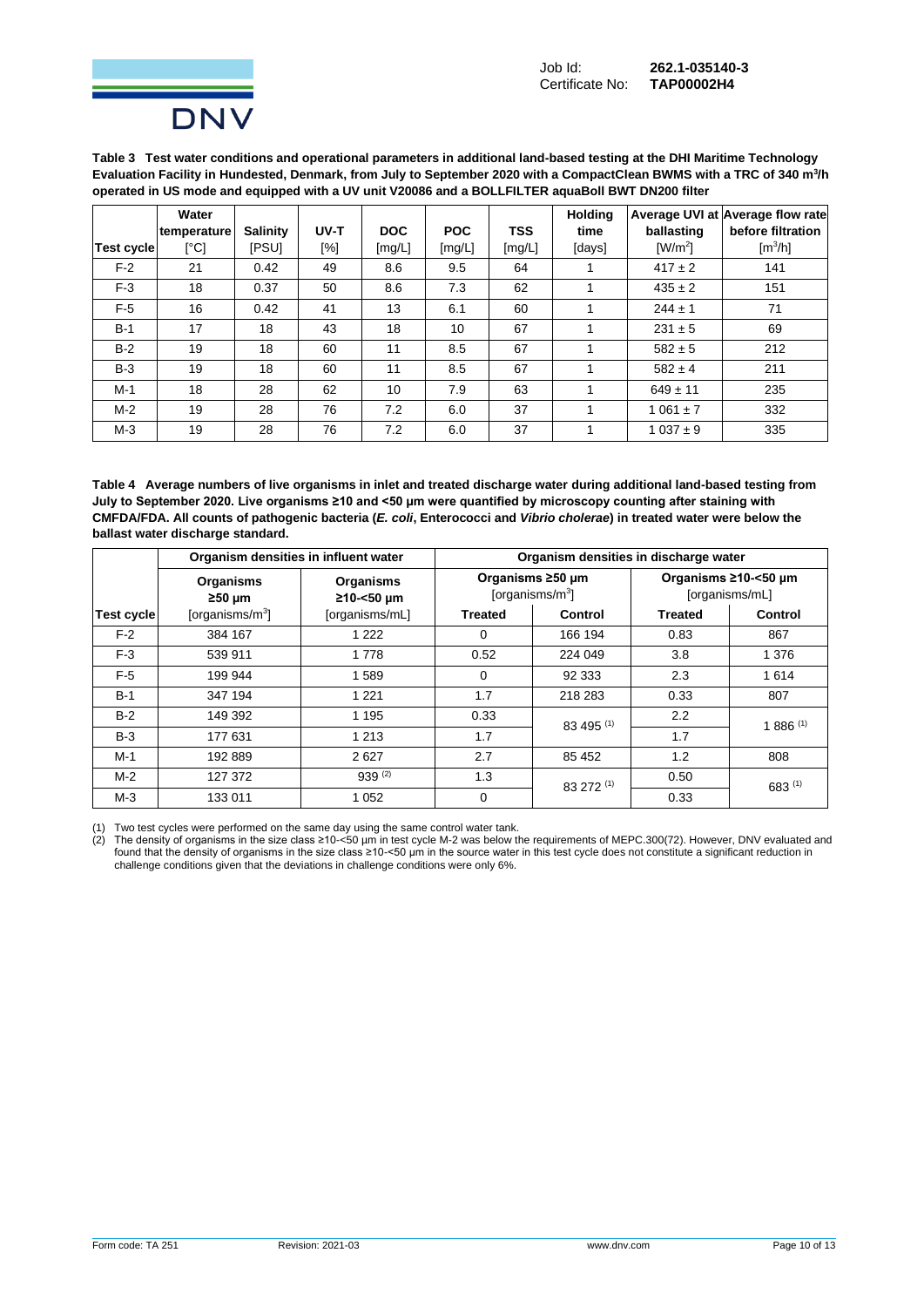

**Table 5 Test water conditions and operational parameters in additional land-based testing at the DHI Maritime Technology Evaluation Facility in Hundested, Denmark, from February to June 2021 with a CompactClean BWMS with a TRC of 510 m<sup>3</sup> /h operated in IMO mode and equipped with a UV unit V20086 and a Filtrex ACB-955-250 filter**

|                   | Water                     |                 |      |            |            |            | <b>Holding</b> |                              | Average UVI at Average flow rate |
|-------------------|---------------------------|-----------------|------|------------|------------|------------|----------------|------------------------------|----------------------------------|
|                   | temperature               | <b>Salinity</b> | UV-T | <b>DOC</b> | <b>POC</b> | <b>TSS</b> | time           | ballasting                   | before filtration                |
| <b>Test cycle</b> | $\lceil{^{\circ}C}\rceil$ | <b>IPSUI</b>    | [%]  | [mg/L]     | [mg/L]     | [mg/L]     | [days]         | $\left[\frac{W}{m^2}\right]$ | $\text{[m}^3/\text{h}$           |
| $F-2$             | 9.3                       | 0.41            | 59   | 8.8        | 5.3        | 63         | 5              | $631 \pm 5$                  | 401                              |
| $F-3$             | 9.5                       | 0.41            | 59   | 8.8        | 5.3        | 63         | 5              | $626 \pm 3$                  | 398                              |
| $F-5$             | 9                         | 0.42            | 39   | 16         | 7.8        | 54         | 1              | $180 \pm 0.6$                | 95                               |
| $F-6$             | 12                        | 0.44            | 42   | 15         | 7.3        | 64         | 1              | $221 \pm 0.8$                | 123                              |
| $B-1$             | 4.3                       | 19              | 38   | 16         | 12         | 63         | 5              | $175 \pm 3$                  | 89                               |
| $B-4$             | 4.1                       | 20              | 55   | 12         | 5.7        | 71         | 1              | $441 \pm 2$                  | 272                              |
| $B-5$             | 4.3                       | 20              | 55   | 12         | 5.7        | 71         | 1              | $438 \pm 2$                  | 269                              |
| $B-6$             | 5.4                       | 19              | 43   | 16         | 9.4        | 71         | 5              | $224 \pm 2$                  | 125                              |
| $M-1$             | 8.8                       | 29              | 77   | 7.0        | 5.8        | 46         | 5              | $987 + 3$                    | 513                              |
| $M-2$             | 8.9                       | 29              | 77   | 7.0        | 5.8        | 46         | 5              | $987 + 3$                    | 512                              |
| M-5               | 17                        | 28              | 66   | 10         | 5.4        | 70         | 1              | $527 \pm 2$                  | 330                              |
| M-6               | 17                        | 28              | 66   | 10         | 5.4        | 70         | 1              | $526 \pm 2$                  | 329                              |

**Table 6 Average numbers of live organisms in inlet and treated discharge water during additional land-based testing from February to June 2021. Live organisms ≥10 and <50 µm in the inlet water were quantified by microscopy counting after staining with CMFDA/FDA. Viable organisms ≥10 and <50 µm in discharge water were quantified by MPN Dilution Culture + Motility. All counts of pathogenic bacteria (***E. coli***, Enterococci and** *Vibrio cholerae***) in treated water were below the ballast water discharge standard.**

|            | Organism densities in influent water                    |                | Organism densities in discharge water   |                |                                        |                        |  |  |
|------------|---------------------------------------------------------|----------------|-----------------------------------------|----------------|----------------------------------------|------------------------|--|--|
|            | Organisms<br>Organisms<br>≥10-<50 µm<br>$\geq 50 \mu m$ |                | Organisms ≥50 µm<br>[organisms/ $m^3$ ] |                | Organisms ≥10-<50 µm<br>[organisms/mL] |                        |  |  |
| Test cycle | [organisms/ $m^3$ ]                                     | [organisms/mL] | <b>Treated</b>                          | <b>Control</b> | <b>Treated</b>                         | <b>Control</b>         |  |  |
| $F-2$      | $90889^{(1)}$                                           | 2 144          | 0.33                                    | $75310^{(2)}$  | 3.0                                    | $>2700$ <sup>(2)</sup> |  |  |
| $F-3$      | 109 111                                                 | 2018           | $\Omega$                                |                | 6.5                                    |                        |  |  |
| $F-5$      | 148 211                                                 | 2 1 4 3        | $\Omega$                                | 101 338        | 1.1                                    | >2700                  |  |  |
| $F-6$      | 295 250                                                 | 1987           | 4.0                                     | 172 150        | 1.5                                    | >2700                  |  |  |
| $B-1$      | 276 217                                                 | 2 4 5 3        | $\mathbf 0$                             | 33 441         | <0.06                                  | 770                    |  |  |
| $B-4$      | 114 567                                                 | 1833           | 9.0                                     | 59 647 (2)     | 1.9                                    | >2700                  |  |  |
| $B-5$      | 176 850                                                 | 1869           | 4.7                                     |                | 3.2                                    |                        |  |  |
| $B-6$      | 180 570                                                 | 1547           | 3.0                                     | 50 163         | 0.25                                   | 450                    |  |  |
| $M-1$      | 213 500                                                 | 1722           | $\Omega$                                | 134 107 $(2)$  | <0.06                                  | 440 $(2)$              |  |  |
| $M-2$      | 201 583                                                 | 1 504          | $\Omega$                                |                | <0.06                                  |                        |  |  |
| M-5        | 230 111                                                 | 1720           | $\Omega$                                | 134 132 (2)    | 0.12                                   | $920^{(2)}$            |  |  |
| M-6        | 267 167                                                 | 1436           | 0.33                                    |                | 0.46                                   |                        |  |  |

(1) The density of organisms in the size class ≥50 µm in test cycle F-2 was below the requirements of MEPC.300(72). However, DNV evaluated and found that the density of organisms in the size class ≥50 μm in the source water in this test cycle does not constitute a significant reduction in challenge conditions given that the deviations in challenge conditions were only 9%.

(2) Two test cycles were performed on the same day using the same control water tank.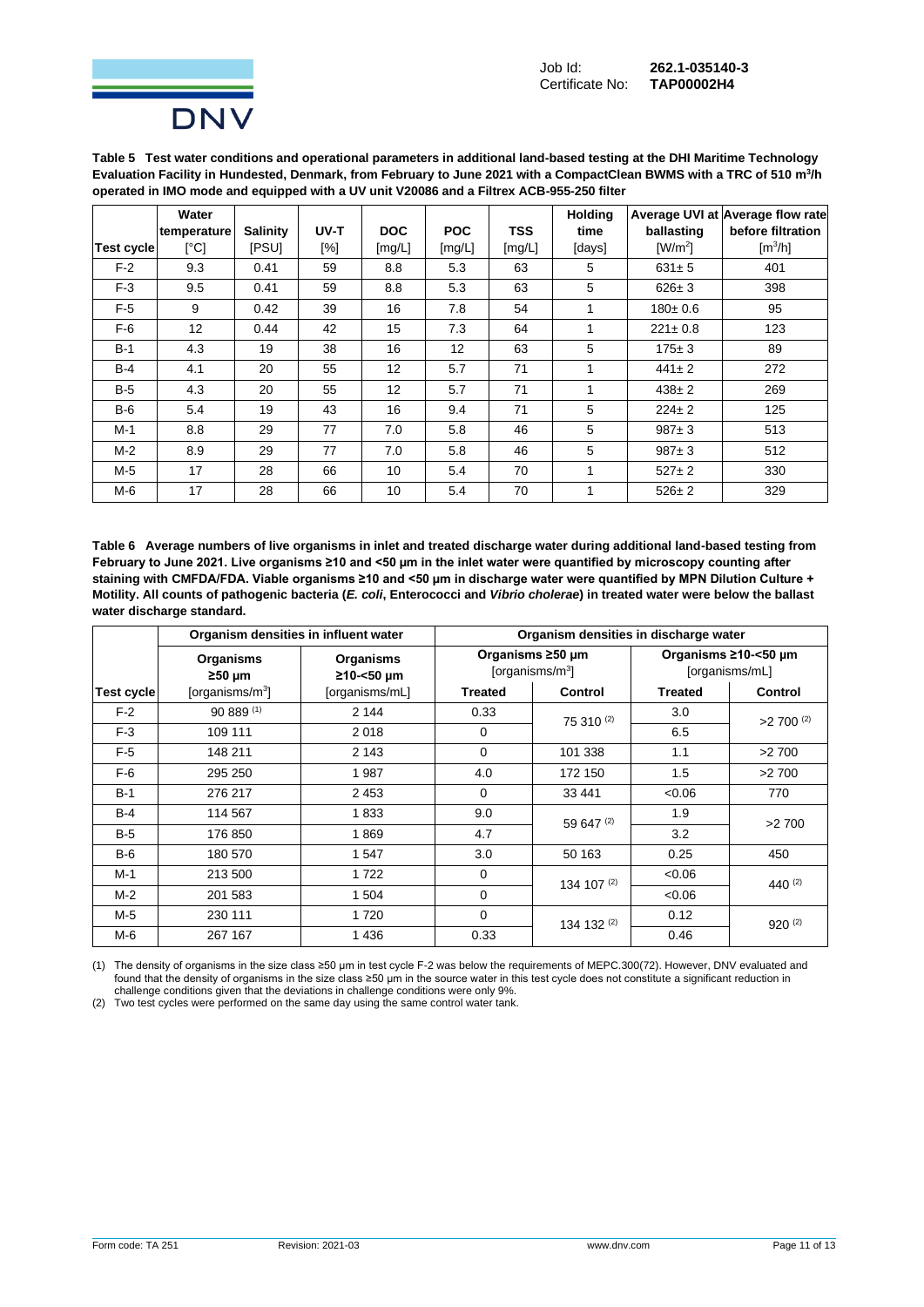

**Table 7 Test water conditions and operational parameters in additional land-based testing at the DHI Maritime Technology Evaluation Facility in Hundested, Denmark, from July to August 2021 with a CompactClean BWMS with a TRC of 510 m<sup>3</sup> /h operated in IMO mode and equipped with a UV unit V20086 and a BOLLFILTER aquaBoll BWT BB DN250 filter**

|            | Water       |                 |      |            |            |            | <b>Holding</b> |                       | Average UVI at Average flow rate |
|------------|-------------|-----------------|------|------------|------------|------------|----------------|-----------------------|----------------------------------|
|            | temperature | <b>Salinity</b> | UV-T | <b>DOC</b> | <b>POC</b> | <b>TSS</b> | time           | ballasting            | before filtration                |
| Test cycle | [°C]        | ipsui           | [%]  | [mg/L]     | [mg/L]     | [mg/L]     | [days]         | $\lceil W/m^2 \rceil$ | $\lceil m^3/h \rceil$            |
| $F-7$      | 19          | 0.46            | 41   | 18         | 7.7        | 70         |                | $240 \pm 1$           | 138                              |
| $F-8$      | 20          | 0.46            | 41   | 18         | 7.7        | 70         |                | $240 \pm 2$           | 137                              |
| $B-7$      | 22          | 16              | 69   | 9.4        | 9.2        | 63         |                | $722 \pm 7$           | 461                              |
| $B-8$      | 22          | 16              | 69   | 9.4        | 9.2        | 63         |                | $709 \pm 7$           | 452                              |
| $M - 7$    | 19          | 28              | 75   | 8.0        | 6.8        | 48         |                | $934 \pm 2$           | 513                              |
| $M-8$      | 19          | 28              | 75   | 8.0        | 6.8        | 48         |                | $930 \pm 2$           | 513                              |

**Table 8 Average numbers of live organisms in inlet and treated discharge water during additional land-based testing from July to August 2021. Live organisms ≥10 and <50 µm in the inlet water were quantified by microscopy counting after staining**  with CMFDA/FDA. Viable organisms ≥10 and <50 µm in discharge water were quantified by MPN Dilution Culture + Motility. **All counts of pathogenic bacteria (***E. coli***, Enterococci and** *Vibrio cholerae***) in treated water were below the ballast water discharge standard.**

|                   |                                                      | Organism densities in influent water | Organism densities in discharge water |                                         |                                        |                        |  |  |
|-------------------|------------------------------------------------------|--------------------------------------|---------------------------------------|-----------------------------------------|----------------------------------------|------------------------|--|--|
|                   | Organisms<br>Organisms<br>≥10-<50 µm<br>$\geq 50$ µm |                                      |                                       | Organisms ≥50 µm<br>[organisms/ $m^3$ ] | Organisms ≥10-<50 µm<br>[organisms/mL] |                        |  |  |
| <b>Test cycle</b> | [organisms/ $m3$ ]                                   | [organisms/mL]                       | <b>Treated</b>                        | Control                                 | <b>Treated</b>                         | Control                |  |  |
| $F-7$             | 654 450                                              | 2858                                 | 1.7                                   | 271 653 (1)                             | 0.25                                   | $>2700$ <sup>(1)</sup> |  |  |
| $F-8$             | 593 472                                              | 2996                                 | 0.33                                  |                                         | 0.11                                   |                        |  |  |
| $B-7$             | 503 900                                              | 1 1 3 9                              |                                       | 318 727 (1)                             | 0.49                                   | $>2700$ <sup>(1)</sup> |  |  |
| $B-8$             | 460 552                                              | 1 2 5 2                              | 0.33                                  |                                         | 0.66                                   |                        |  |  |
| $M-7$             | 141 536                                              | 1658                                 | 0.33                                  | 85 067 (1)                              | $3^{(2)}$                              | $>2700$ <sup>(1)</sup> |  |  |
| $M-8$             | 157 247                                              | 1 540                                | $\Omega$                              |                                         | 5                                      |                        |  |  |

(1) Two test cycles were performed on the same day using the same control water tank.

(2) The MPN determined in the treated discharge water of test cycle M-7 was considered invalid due to a contamination. Therefore, the result from quantifying life organisms ≥10-<50 µm by microscopy counting after staining with CMFDA/FDA was applied for evaluation of test cycle M-7.